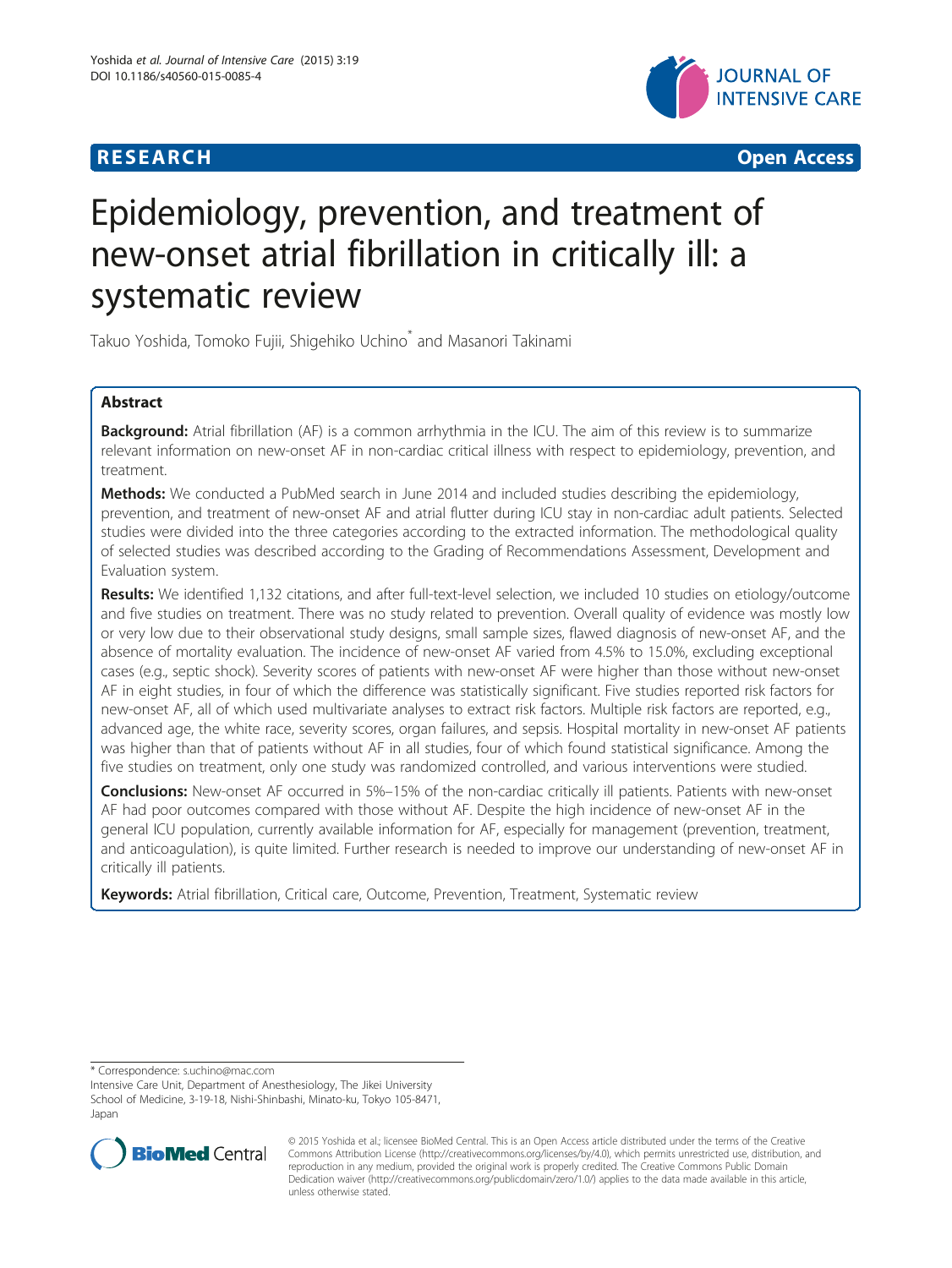### Background

Atrial fibrillation (AF) is a common arrhythmia in critically ill patients [\[1-4](#page-8-0)]. To date, multiple studies on incidence, prophylaxis, and treatment of new-onset AF in specific cohorts have been published, such as cardiac surgery [[5-](#page-8-0)[15\]](#page-9-0), non-cardiac surgery [[16-23](#page-9-0)], and medical diseases [[24-27\]](#page-9-0). Especially in cardiac surgery and cardiac diseases, incidence and treatment of AF have been extensively investigated, which have led to publication of many reviews and established recommendations in guidelines [[28-35](#page-9-0)]. Compared with the amount of knowledge for cardiac diseases, however, information on AF occurring in general critically ill populations is limited [\[36,37\]](#page-9-0).

Another issue related to AF in critically ill patients is their ambiguous inclusion criteria of the study population, in which supraventricular arrhythmia (SVA) or atrial tachycardia was often grouped with AF and atrial flutter [[1,](#page-8-0)[16,19,24](#page-9-0)]. AF and atrial flutter are different from SVA or atrial tachycardia in pathophysiology that lies behind them and treatment goals [\[38](#page-9-0)-[40](#page-9-0)]. The goal of treatment for AF and atrial flutter might be rhythm conversion to improve cardiac output and preventing thromboembolic events [\[32](#page-9-0)-[34,41-47\]](#page-9-0). However, a lack of information concentrating on AF and atrial flutter makes it difficult to decide whether clinicians should do any interventions for the arrhythmia.

The aim of this review is to summarize relevant information concentrating on new-onset AF in non-cardiac critically ill patients with respect to epidemiology, prevention, and treatment.

## **Methods**

#### Data sources and searches

We conducted a PubMed search in June 2014 using the following MeSH and keyword terms: "atrial fibrillation" or "atrial flutter" or "(atrial or supraventricular) and (tachycardia or tachyarrhythmia or arrhythmia)" and "intensive care" or "critical care" or "critically ill" or "critical illness." Only articles published in English were considered for this systematic review.

#### Study selection

The primary author (TY) and the secondary author (TF) independently screened titles and abstracts of articles identified by the search and checked in full-text level for concise selection. We included studies describing the epidemiology, prevention, and treatment of new-onset AF and atrial flutter during ICU stay in non-cardiac adult patients. Exclusion criteria were studies without description of settings as ICU, studies that focused exclusively on a perioperative period of a specific procedure, studies mainly on patients with heart diseases and cardiac surgery, and studies that did not exclude patients with past history of AF. We also excluded reviews and commentaries that did not contain original information and reports that were published only in abstract form and that provided no clear definition of patients or arrhythmias studied. Reports on patients with severe sepsis and septic shock but that were not specifically mentioned to be conducted in the ICU were included because those patients were highly expected to have been in the ICU. While atrial flutter was included because of its risk of thromboembolic events similar to AF, SVA, which was not specified further, was excluded in this review as it was out of our scope as mentioned above. Disagreement was adjudicated through consensus of the two reviewers.

As this study of a systematic review did not contain human research, approval of an institutional review board was waived.

#### Data extraction and quality assessment

The primary author (TY) extracted information for the systematic review and undertook quality assessment. Selected studies were divided into three categories according to the extracted information: etiology/outcome, prevention, and treatment. The methodological quality of selected studies was described according to the Grading of Recommendations Assessment, Development and Evaluation (GRADE) system [[48](#page-9-0)]. Extracted data to evaluate the risk of bias, indirectness, and imprecision were as follows: details of diagnosis of AF, allocation concealment, blinding, detailed description of conversion from AF to sinus rhythm, applicability of each study population, reported outcome, and sample sizes. We scored all items and classified into four categories from very low to high as overall quality.

#### Results

Figure [1](#page-2-0) shows the flow chart of studies selected in the systematic review. We identified 1,132 citations and 66 studies were evaluated in full-text review. Thirty-two of the 66 studies related to etiology/outcome, nine studies related to prevention, and 26 studies related to treatment. After full-text-level selection, we included in this review ten studies on etiology/outcome [[26](#page-9-0),[49](#page-9-0)-[57\]](#page-10-0) and five studies on treatment [\[51,53](#page-9-0)[,55,58,59](#page-10-0)]. On the other hand, there was no study related to prevention that could be included in this review. Although there were two studies on prevention performed in the ICU, they focused on patients after lung resection surgery and thus were excluded [[60,61\]](#page-10-0). Three studies were related to both etiology/outcome and treatment [[51](#page-9-0),[53](#page-9-0),[55](#page-10-0)]. In the study by Balser et al., they screened SVA and included only those who did not convert to sinus rhythm after an adenosine challenge to rule out reentrant atrioventricular nodal rhythm and ventricular tachyarrhythmia, so that this study was included in this review [[58\]](#page-10-0).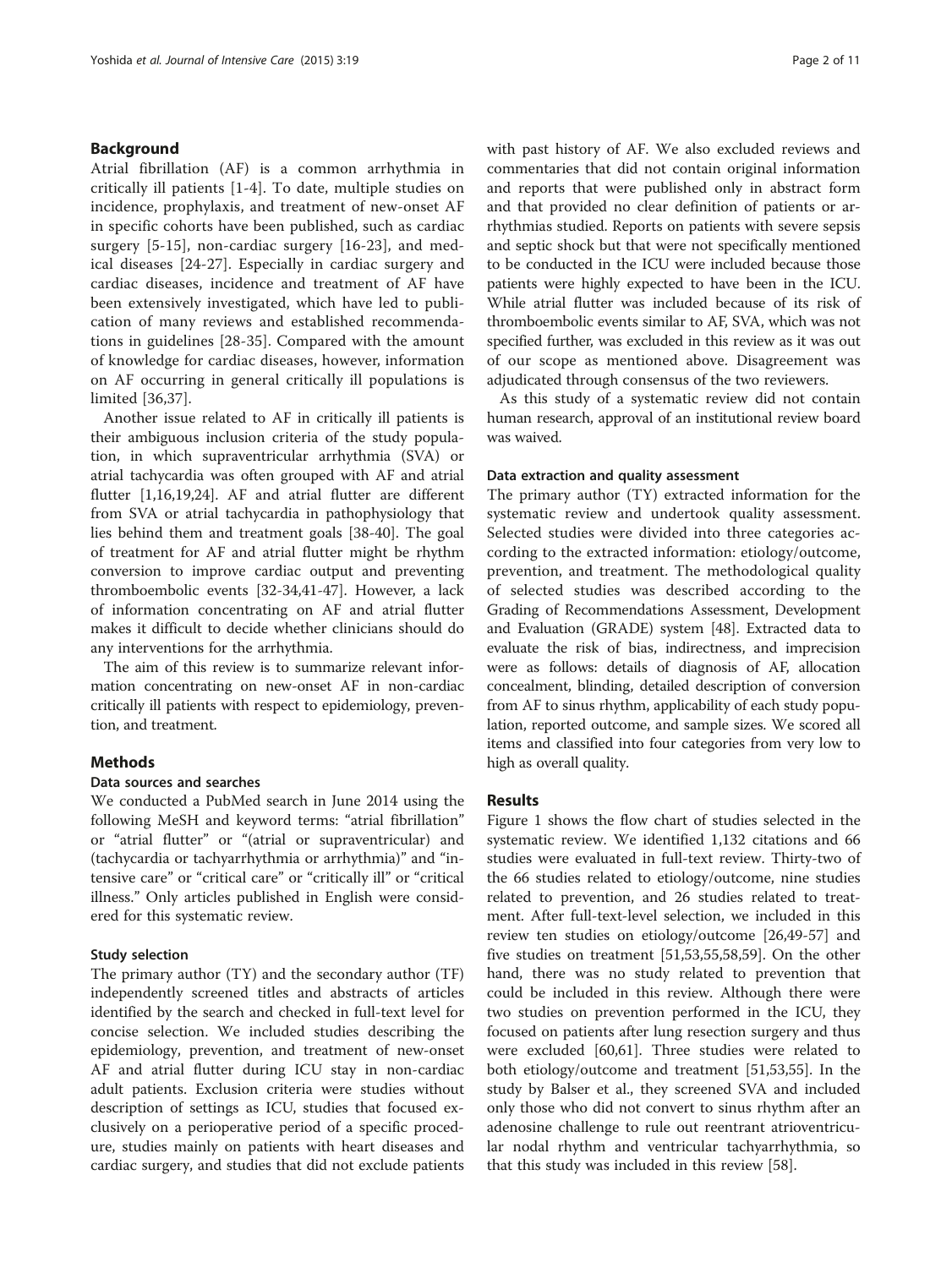

<span id="page-2-0"></span>

Table 1 shows the overall characteristics of included studies. Of the ten studies for etiology/outcome, three studies were retrospective studies and the others were prospective. Of the five studies for treatment, there was only one randomized controlled trial (RCT). The number of patients included in each study varied from 29 to 49,082. Although one study was not performed in the ICU, it met our criteria as it was of septic shock patients [\[54\]](#page-9-0).

Table [2](#page-3-0) shows the methodological quality of included studies. Overall quality of evidence was low or very low

| Table 1 Overall characteristics of included studies |  |  |  |  |  |  |  |
|-----------------------------------------------------|--|--|--|--|--|--|--|
|-----------------------------------------------------|--|--|--|--|--|--|--|

due to their observational study designs, small sample sizes, flawed diagnosis of new-onset AF, and the absence of mortality evaluation.

Table [3](#page-4-0) shows incidences of AF and severity scores of the study population. In four studies performed in the surgical ICU, the incidence of new-onset AF was similar, ranging from 5.3% to 7.8% [\[49-51](#page-9-0),[54](#page-9-0)]. The incidence varied from 4.5% to 29.5% in four studies performed in the mixed ICU [[26,52,](#page-9-0)[55,57\]](#page-10-0). In a single study performed in the medical ICU, the incidence of AF was 13.8% [\[56](#page-10-0)].

| Author, year [ref]         | Study design                          | No. of patients       | Setting (patients)                      | Outcome                    |
|----------------------------|---------------------------------------|-----------------------|-----------------------------------------|----------------------------|
| Bender JS, 1996 [49]       | Prospective observational             | 206                   | Surgical ICU                            | Etiology                   |
| Seguin P, 2004 [50]        | Prospective observational             | 453                   | Surgical ICU                            | Etiology/outcome           |
| Seguin P, 2006 [51]        | Prospective observational             | 293                   | Surgical ICU (trauma)                   | Etiology/outcome treatment |
| Arora S, 2007 [52]         | Prospective observational             | 61                    | Mixed ICU                               | Etiology/outcome           |
| Christian SA, 2008 [26]    | Retrospective observational           | 272                   | Mixed ICU (sepsis)                      | Etiology/outcome           |
| Meierhenrich R, 2010 [53]  | Prospective observational             | 629 (50 septic shock) | Surgical ICU                            | Etiology/outcome treatment |
| Walkey AJ, 2011 [54]       | Retrospective population-based cohort | 49,082                | Acute care hospitals<br>(severe sepsis) | Etiology/outcome           |
| Kanji S, 2012 [55]         | Retrospective observational           | 3,081                 | Three mixed ICUs                        | Etiology treatment         |
| Tongyaoo S, 2013 [56]      | Prospective observational             | 247                   | Medical ICU                             | Etiology/outcome           |
| Makrygiannis SS, 2014 [57] | Prospective observational             | 133                   | Mixed ICU                               | Etiology                   |
| Balser JR, 1998 [60]       | Randomized controlled                 | $64^{\circ}$          | Surgical ICU                            | Treatment                  |
| Sleeswijk ME, 2008 [61]    | Prospective observational             | 29                    | Mixed ICU                               | Treatment                  |

<sup>a</sup>Number of patients with supraventricular tachyarrhythmia (not focusing on AFib and AFI).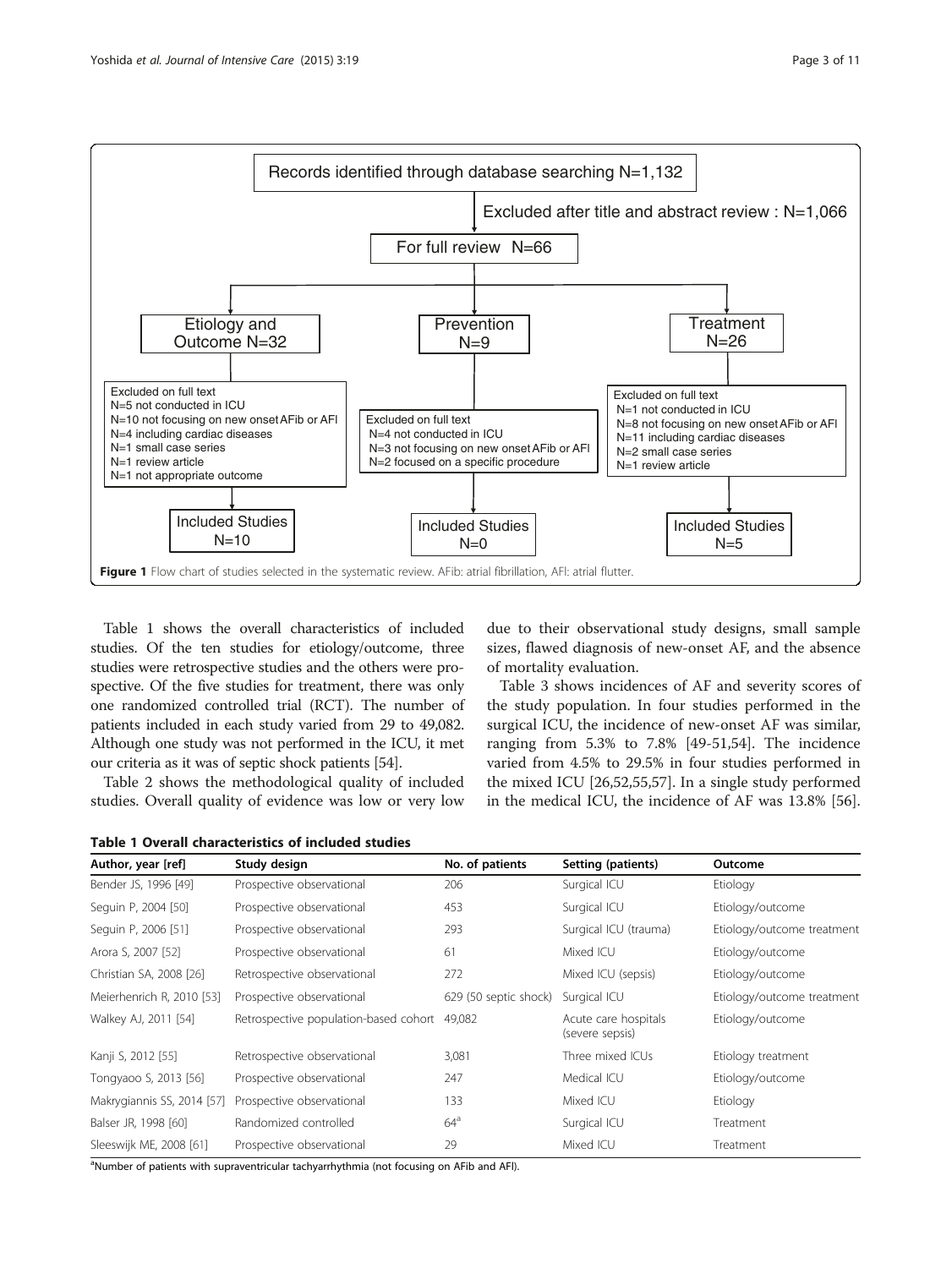# <span id="page-3-0"></span>Table 2 Methodological quality of included studies

| Author, year [ref]         | Study design<br>Main outcome |                                      | <b>Risk of bias</b><br><b>Indirectness</b>                                              |                                                     | Imprecision <sup>a</sup> | Overall quality  |
|----------------------------|------------------------------|--------------------------------------|-----------------------------------------------------------------------------------------|-----------------------------------------------------|--------------------------|------------------|
| Bender JS, 1996 [49]       | Etiology/outcome             | Prospective (0.5), observational (2) | AF diagnosis unclear $(-1)$                                                             | Mortality not evaluated $(-0.5)$                    |                          | Very low (1)     |
| Seguin P, 2004 [50]        | Etiology/outcome             | Prospective (0.5), observational (2) |                                                                                         |                                                     |                          | Low (2.5)        |
| Seguin P, 2006 [51]        | Etiology/outcome             | Prospective (0.5), observational (2) |                                                                                         | Only trauma patients (-0.5)                         |                          | Low $(2)$        |
| Seguin P, 2006 [51]        | Treatment                    | Prospective (0.5), observational (2) |                                                                                         | Absence of definition for<br>conversion time $(-1)$ | $N = 16 (-1)$            | Very low $(0.5)$ |
| Arora S, 2007 [52]         | Etiology/outcome             | Prospective (0.5), observational (2) |                                                                                         |                                                     | $N = 61 (-1)$            | Very low $(1.5)$ |
| Christian SA, 2008 [26]    | Etiology/outcome             | Observational (2)                    | Retrospective diagnosis of AF<br>$(-1)$                                                 | Only septic patients $(-0.5)$                       |                          | Very low (0.5)   |
| Meierhenrich R, 2010 [53]  | Etiology/outcome             | Prospective (0.5), observational (2) |                                                                                         |                                                     |                          | Low $(2.5)$      |
| Meierhenrich R, 2010 [53]  | Treatment                    | Prospective (0.5), observational (2) |                                                                                         | Unknown efficacy of each<br>treatment $(-1)$        | $N = 49(-1)$             | Very low $(0.5)$ |
| Walkey AJ, 2011 [54]       | Etiology/outcome             | Observational (2)                    | Retrospective diagnosis of AF<br>Only septic patients (-0.5)<br>$(-1)$                  |                                                     | $N = 49,082 (+2)$        | Low $(2.5)$      |
| Kanji S, 2012 [55]         | Etiology/outcome             | Observational (2)                    | Retrospective diagnosis of AF<br>$(-1)$                                                 |                                                     | $N = 2,895 (+1)$         | Low $(3)$        |
| Kanji S, 2012 [55]         | Treatment                    | Observational (2)                    | Retrospective diagnosis of AF<br>Unknown efficacy of each<br>treatment $(-1)$<br>$(-1)$ |                                                     |                          | Very low (0)     |
| Tongyaoo S, 2013 [56]      | Etiology/outcome             | Prospective (0.5), observational (2) |                                                                                         |                                                     |                          | Low (2.5)        |
| Makrygiannis SS, 2014 [57] | Etiology/outcome             | Prospective (0.5), observational (2) |                                                                                         | Mortality not evaluated $(-0.5)$                    |                          | Low $(2)$        |
| Balser JR, 1998 [60]       | Treatment                    | Randomized (4)                       | Open label (-0.5), Allocation<br>concealment unclear (-0.5)                             | Mortality not evaluated $(-0.5)$                    | $N = 64 (-1)$            | Very low (1.5)   |
| Sleeswijk ME, 2008 [61]    | Treatment                    | Prospective (0.5), observational (2) |                                                                                         | Mortality not evaluated $(-0.5)$                    | $N = 29(-1)$             | Very low (1)     |

<sup>a</sup>Sample size: N > 10,000 (+2), N ≥ 1,000 (+1), N < 100 (-1).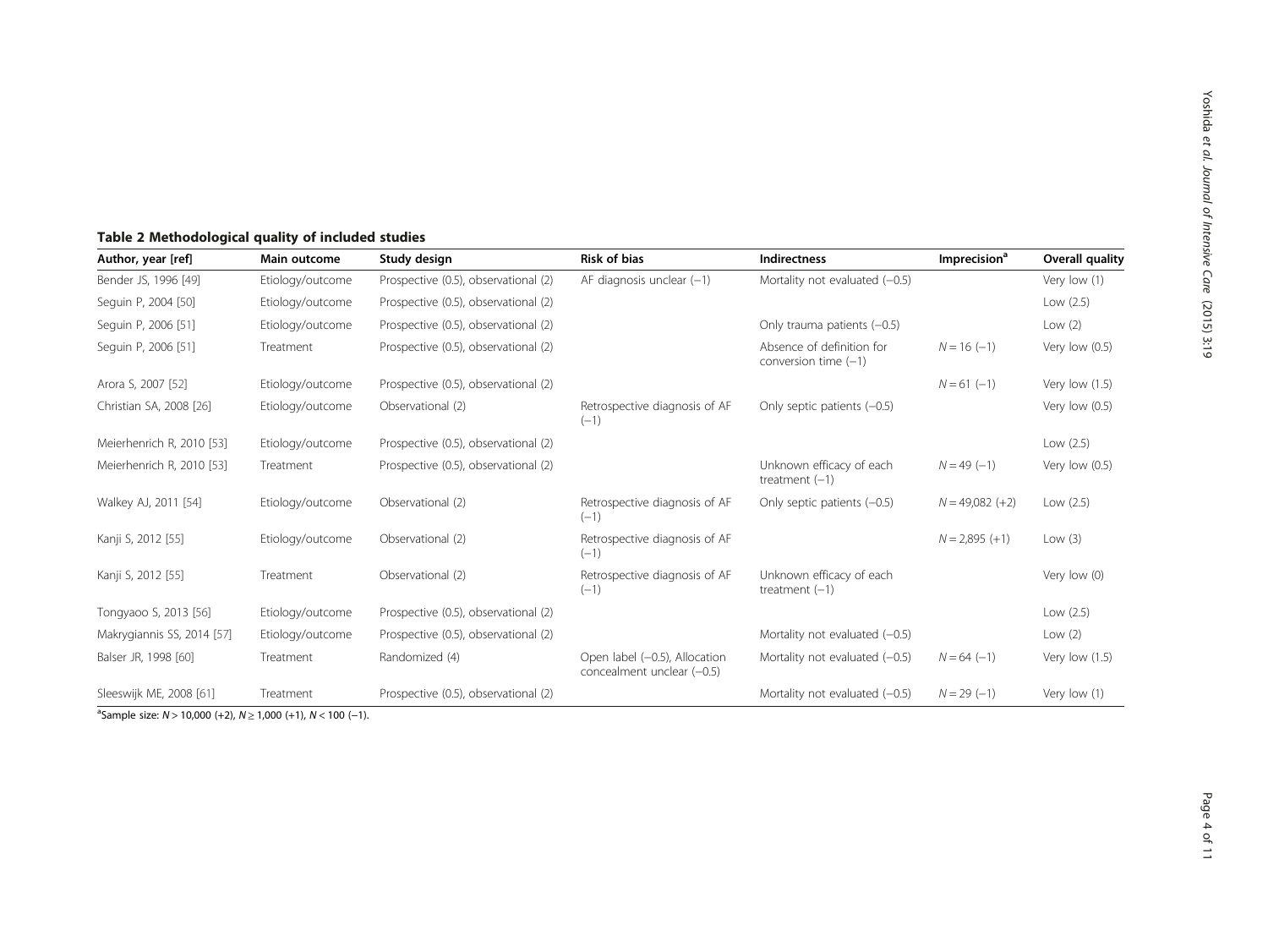<span id="page-4-0"></span>Table 3 Incidences of new-onset atrial fibrillation and severity scores of the study population

| Author, year [ref]         | Setting patients                     | Incidence of AF (no.)      | Severity score               | Mean score <sup>a</sup>                    |
|----------------------------|--------------------------------------|----------------------------|------------------------------|--------------------------------------------|
| Bender JS, 1996 [49]       | Surgical ICU                         | 6.8% (14/206)              | <b>NA</b>                    | <b>NA</b>                                  |
| Seguin P, 2004 [50]        | Surgical ICU                         | 5.3% (24/453)              | SAPS II                      | 45 vs. 31 ( $p = 0.0001$ )                 |
| Seguin P, 2006 [51]        | Surgical ICU (trauma)                | 5.5% (16/293)              | SAPS II                      | 47 vs. 31 ( $p < 0.001$ )                  |
| Arora S, 2007 [52]         | Mixed ICU                            | 29.5% (18/61)              | APACHE II                    | 25.4 vs. 20.0 ( $p = 0.005$ )              |
|                            |                                      |                            | SAPS II                      | 47.8 vs. 37.1 ( $p = 0.001$ )              |
| Christian SA, 2008 [26]    | Mixed ICU (sepsis)                   | 5.9% (16/272)              | APACHE II predicted survival | 49% vs. 55% ( $p = 0.36$ )                 |
| Meierhenrich R, 2010 [53]  | Surgical ICU                         | All patients 7.8% (49/629) | SAPS II                      | <b>NA</b>                                  |
|                            |                                      | Septic shock 46.0% (23/50) |                              | 31 vs. $30^b$ ( $p = 0.12$ )               |
| Walkey AJ, 2011 [54]       | Acute care hospitals (severe sepsis) | 5.9% (2,896/49,082)        | Number of organ failures     | 3.11 vs. $3.08^b$ ( $p = 0.42$ )           |
| Kanji S, 2012 [55]         | Three mixed ICUs                     | 4.5% (139/3,081)           | <b>APACHE II</b>             | $22.6^{\circ}$                             |
| Tongyaoo S, 2013 [56]      | Medical ICU                          | 13.8% (34/247)             | <b>APACHE II</b>             | 24.4 vs. 17.0 <sup>d</sup> ( $p < 0.001$ ) |
| Makrygiannis SS, 2014 [57] | Mixed ICU                            | 15.0% (20/133)             | <b>APACHE II</b>             | 17.9 vs. 15.7 ( $p = 0.16$ )               |

AF atrial fibrillation, APACHE II Acute Physiology and Chronic Health Evaluation II, SAPS II Simplified Acute Physiology Score II, NA not available. <sup>a</sup>Atrial fibrillation vs. no atrial fibrillation.

<sup>b</sup>Median.

<sup>c</sup>No information for APACHE II in no new-onset AF patients provided.

<sup>d</sup>All types of supraventricular tachyarrhythmia included.

When focused on sepsis and severe sepsis, new-onset AF occurred in 5.9% of septic patients [[26,54\]](#page-9-0), which was similar to that in surgical ICU populations. However, the incidence jumped up to 46.0% in patients with septic shock [\[53\]](#page-9-0). Most studies reported a severity of illness with Simplified Acute Physiology Score (SAPS) II [[62\]](#page-10-0) or Acute Physiology and Chronic Health Evaluation (APACHE) II score [[63\]](#page-10-0). Severity scores of patients with new-onset AF were reported to be higher than those without new-onset AF in eight studies, in four of which the difference was statistically significant [\[50](#page-9-0)-[52,](#page-9-0)[56\]](#page-10-0).

Table [4](#page-5-0) shows a list of risk factors for new-onset AF. Five studies reported risk factors for new-onset AF, all of which used multivariate analyses to extract risk factors [[50-52](#page-9-0)[,55,58\]](#page-10-0). All studies reported advanced age in common, two studies reported right heart catheter [\[50](#page-9-0)[,55](#page-10-0)], and two studies reported sepsis [[52,](#page-9-0)[58\]](#page-10-0) as independent risk factors. Medication with β-blocking agents was shown not to have any relationship with new-onset AF in three studies [[50-52\]](#page-9-0). In turn, one study reported that medication with calcium channel blockers had a positive relationship with the incidence of new-onset AF [\[50](#page-9-0)]. Severity of illness was evaluated in four studies, three of which found severity of illness (SAPS  $II \geq 30$ , shock, three or more regions traumatized, SIRS, APACHE II score ≥20) to have high odds ratios for new-onset AF with statistical significance.

Table [5](#page-6-0) and Figure [2](#page-6-0) show outcomes of new-onset AF. Among eight studies reporting outcomes of AF patients, new-onset AF was associated with increased ICU length of stay in four studies [[26,50,51,53](#page-9-0)] and increased hospital length of stay in one study [\[50](#page-9-0)]. Three studies reported the incidence of stroke that ranged from 0% to 5.9% [\[54-](#page-9-0)[56](#page-10-0)]. A large cohort study of severe sepsis showed a significantly higher incidence of stroke in the new-onset AF group compared with the non-AF group (2.6% vs. 0.7%,  $p < 0.0001$ ) [[54\]](#page-9-0). Only one study referred to systemic therapeutic anticoagulation, in which 16% of the patients with new-onset AF were treated [[55](#page-10-0)]. None of the study patients with new-onset AF had a stroke during the course of AF. Hospital mortality rates in new-onset AF groups were higher than those of no-AF groups in seven studies, in which four studies found statistical significance (Figure [2](#page-6-0)) [[26](#page-9-0),[50](#page-9-0),[52](#page-9-0),[54](#page-9-0)]. However, none of the studies evaluated the impact of new-onset AF on mortality with multivariate analysis including severity scores.

Table [6](#page-7-0) shows the efficacy of treatment for new-onset AF. There were five studies on treatment for new-onset AF [\[51,53](#page-9-0)[,55,58,59\]](#page-10-0). Balser et al., the only RCT among the five studies, evaluated a conversion rate from AF to sinus rhythm within 2 h after starting administration of either esmolol or diltiazem [\[58](#page-10-0)]. There was no statistical difference in the conversion rate between the two study drugs (59.1% vs. 27.3%,  $p = 0.067$ ). Kanji et al. reported a conversion rate within 24 h after various interventions. They did not describe details of combination of rhythm control therapies (direct current cardioversion, amiodarone, sotalol) and rate control therapies (β-blockers, calcium channel blockers, or digoxin, alone or in combination), so that the conversion rate could not be directly comparable to each intervention [[55](#page-10-0)]. Sleeswijk et al. evaluated an efficacy of a protocol of magnesium sulfate  $(MgSO_4)$ -amiodarone step-up scheme, which was  $MgSO<sub>4</sub>$  administration followed by additional administration of amiodarone if no conversion to sinus rhythm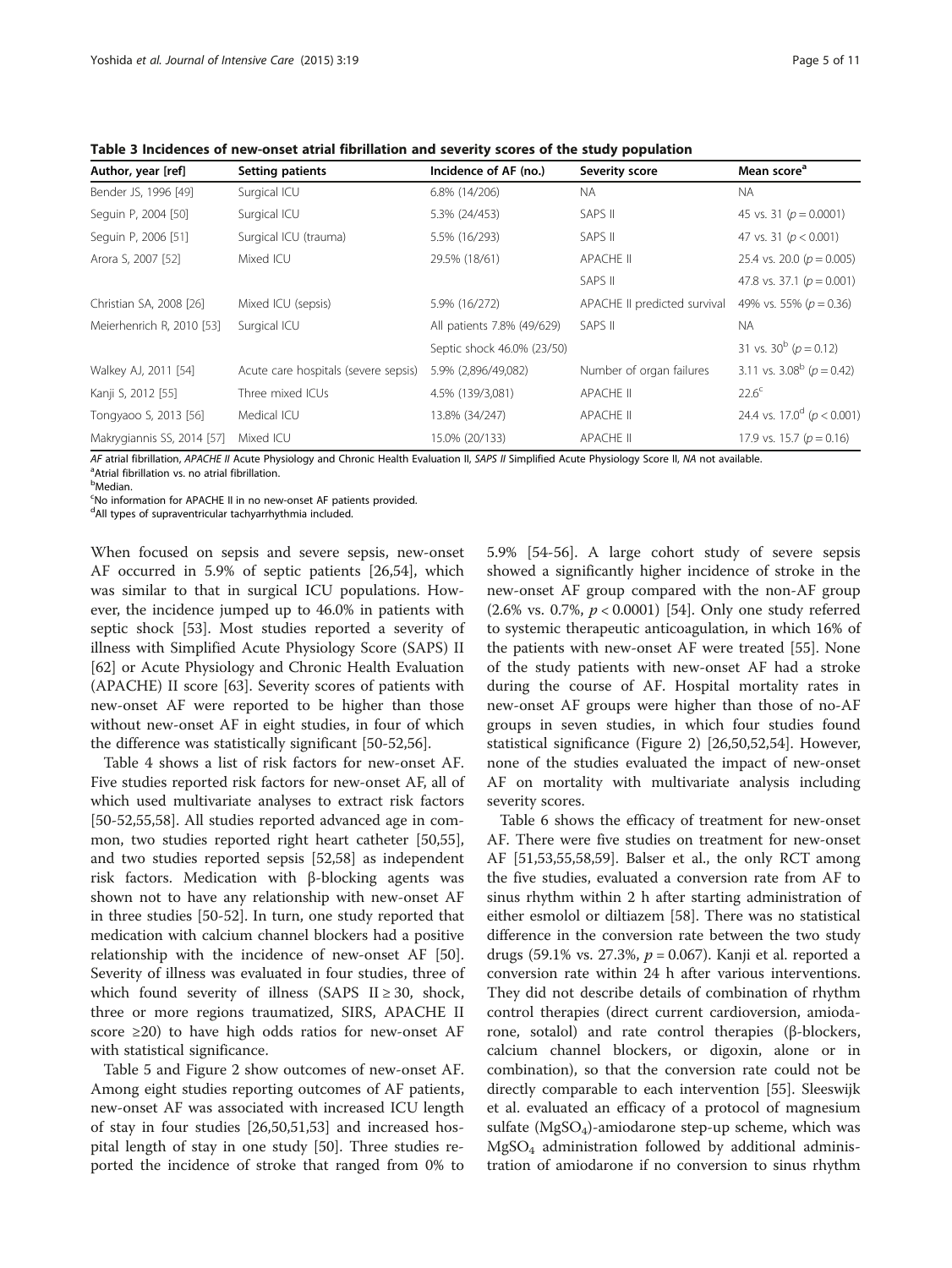<span id="page-5-0"></span>Table 4 Risk factors for new-onset atrial fibrillation

| Category      | <b>Risk factor</b>                   | OR (95%CI)          | Reference |
|---------------|--------------------------------------|---------------------|-----------|
| Demographics  | Age $> 65$ years                     | $7.0(2.0-24.6)$     | $[58]$    |
|               | Age $\geq$ 40 years                  | $6.3(1.4-28.7)$     | [51]      |
|               | Age $\geq$ 75 years                  | 4.79 (1.16–19.8)    | [52]      |
|               | Age, per 10 years                    | $1.52(1.47-1.56)$   | $[54]$    |
|               | Advanced age                         | $1.04(1.01 - 1.07)$ | [50]      |
|               | Female sex                           | $0.83(0.76 - 0.90)$ | [54]      |
|               | Hispanic<br>(white as reference)     | $0.58(0.50 - 0.63)$ | $[54]$    |
|               | Black (white as reference)           | $0.67(0.58 - 0.78)$ | $[54]$    |
| Past history  | Calcium channel blockers             | $3.87(1.18 - 12.7)$ | [50]      |
|               | Prior stroke                         | $1.64(1.35 - 2.01)$ | [54]      |
|               | Metastatic/hematologic<br>malignancy | $1.23(1.09-1.39)$   | [54]      |
|               | Obesity                              | $1.20(1.03 - 1.40)$ | $[54]$    |
|               | Hypertension                         | $0.88(0.81 - 0.95)$ | $[54]$    |
|               | Diabetes mellitus                    | $0.82$ (0.75-0.90)  | $[54]$    |
| Severity      | SAPS $II \geq 30$                    | $11.6(1.3-103.0)$   | [51]      |
|               | Shock                                | $6.77(2.17-21.1)$   | [50]      |
|               | <b>SIRS</b>                          | $4.4(1.2 - 16.1)$   | [51]      |
|               | APACHE II score $\geq 20$            | $3.90(1.00-16.7)$   | $[52]$    |
| Organ failure | Respiratory failure                  | 2.81 (2.48-3.19)    | $[54]$    |
|               | Congestive heart failure             | $1.61(1.41-1.83)$   | [54]      |
|               | Hematologic failure                  | $1.50(1.34 - 1.68)$ | [54]      |
|               | Renal failure                        | $1.40(1.26 - 1.56)$ | $[54]$    |
|               | Per organ failure                    | $1.12(1.05 - 1.19)$ | [54]      |
|               | Acidosis                             | $0.87(0.77-0.97)$   | [54]      |
| Trauma        | Blunt thoracic trauma                | 16.8 (4.00-71.2)    | [50]      |
|               | Three or more regions<br>traumatized | $6.2$ (1.8–21.4)    | [51]      |
| Infection     | Sepsis                               | $6.5(2.0-21.1)$     | [57]      |
|               | Sepsis at admission                  | 4.87 (1.24–18.8)    | [52]      |
|               | Abdominal infection                  | 1.77 (1.59–1.97)    | [54]      |
|               | Fungal infection                     | 1.59 (1.27–2.00)    | [54]      |
|               | Respiratory tract infection          | $1.27(1.14 - 1.40)$ | $[54]$    |
|               | Skin or soft tissue<br>infection     | 1.33 (1.14–1.55)    | [54]      |
|               | Gram-positive bacteria               | $1.29(1.18-1.55)$   | [54]      |
|               | Primary bacteremia                   | $1.17(1.02 - 1.36)$ | [54]      |
|               | Urinary tract infection              | $0.89(0.81 - 0.99)$ | [54]      |
| Intervention  | Catecholamine use                    | 5.7 (1.7–19.1)      | [51]      |
|               | Pulmonary artery catheter            | 5.46 (1.84-16.2)    | [50]      |
|               | Right heart catheterization          | 2.25 (1.87-2.70)    | [54]      |

OR odds ratio, APACHE II Acute Physiology and Chronic Health Evaluation II, CI confidence interval, SAPS II Simplified Acute Physiology Score II, SIRS systemic inflammatory response syndrome.

or no reduction of the ventricular rate under 110 beats/ min was attained. Although this study was not a comparative study, the reported conversion rate was high (93.1%) [[59](#page-10-0)]. Meierhenrich et al. reported 85.7% of a conversion rate with various interventions, including direct current cardioversion, amiodarone, digitalis glycosides, and βblockers, alone or in combination [[53\]](#page-9-0). ICU mortality was significantly higher in patients who failed to be cardioverted than those who were converted (71.4% vs.  $21.4\%, p = 0.015$ .

#### **Discussion**

In this systematic review, we found that the incidence of new-onset AF in non-cardiac critically ill patients widely ranged. Meierhenrich et al. reported a high rate of AF among septic shock patients (46.0%) [[53](#page-9-0)]. Arora et al. reported an incidence of 29.5% in their mixed ICU, where more than 95% of patients were mechanically ventilated and nearly 30% received renal replacement therapy [\[52](#page-9-0)]. Excluding these two studies with exceptionally severe cases, the incidence of new-onset AF for non-cardiac critically ill patients in the general ICU was from 4.5% to 15.0%. Postoperative AF had been reported to occur in 15% to 50% of patients with cardiac surgery [\[32,33\]](#page-9-0) and 10% to 42% with thoracic surgery [\[18-24\]](#page-9-0), suggesting that these two specific cohorts might have a higher incidence of AF compared with the general ICU population. Since the risk factor with the highest odds ratio for new-onset AF was blunt thoracic trauma (Table 4, odds ratio = 16.8), a directly invasive procedure or trauma on the thorax might significantly contribute to the occurrence of new-onset AF in critically ill patients. Nonetheless, the incidence range in our review (5% to 15.0%) is higher than previously thought (4% to 9%) [[3](#page-8-0)], possibly due to the aging population and development of more complex surgical procedures.

Severity of illness (APACHE II, SAPS II, SIRS, shock), organ failures, and sepsis were all reported as risk factors of AF in multiple studies. A subgroup of septic shock patients also had a markedly high incidence of new-onset AF (46%) [[53](#page-9-0)]. These findings suggest that systematic inflammation might have a role in triggering AF in critically ill patients. Studies in cardiac surgery and the general population also reported that systemic inflammation could trigger AF, and there have been clinical trials using anti-inflammatory agents, such as colchicine and corticosteroid, to prevent or treat AF [\[10,12](#page-8-0)[-15](#page-9-0)[,64](#page-10-0)]. The effect of anti-inflammatory agents for AF in critically ill patients is unknown and further studies are needed. In the well-known CORTICUS study (hydrocortisone therapy for patients with septic shock), the incidence of AF or any types of arrhythmias was unfortunately not reported [\[65\]](#page-10-0).

Although studies in cardiac surgery patients showed that β-blockers had a prophylactic effect for postoperative AF [[29](#page-9-0)-[35\]](#page-9-0), none of the studies in this review showed a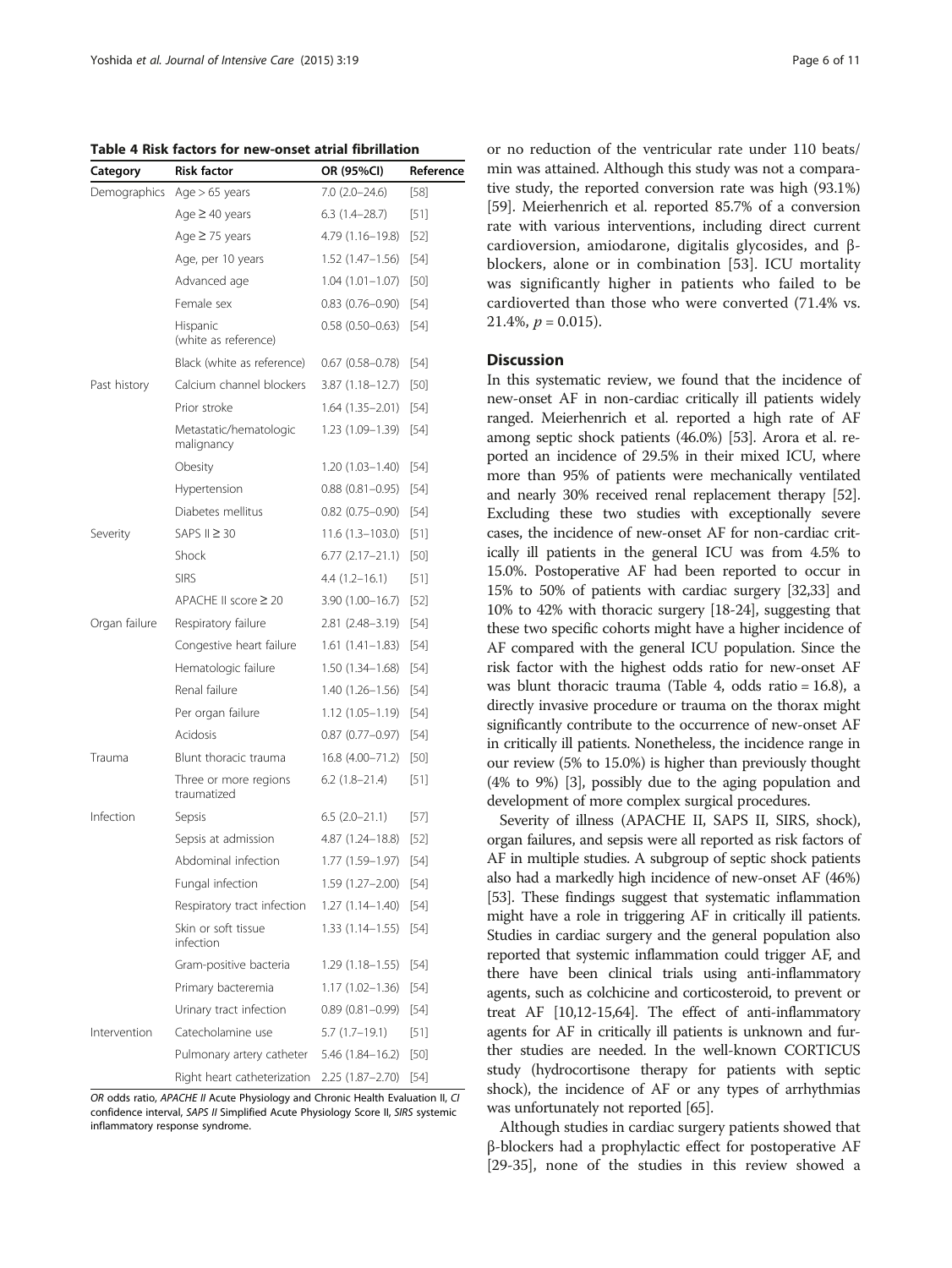<span id="page-6-0"></span>Table 5 Outcomes of patients with new-onset atrial fibrillation

| Author, year [ref]        | ICU LOS (days, mean)             | Hospital LOS (days, mean)    | Stroke (%)                   |
|---------------------------|----------------------------------|------------------------------|------------------------------|
| Seguin P, 2004 [50]       | 16 vs. 7 ( $p = 0.0001$ )        | 34 vs. 22 ( $p = 0.009$ )    | <b>NA</b>                    |
| Seguin P, 2006 [51]       | 22 vs. 10 ( $p < 0.001$ )        | 32 vs. 25 ( $p = 0.259$ )    | <b>NA</b>                    |
| Arora S, 2007 [52]        | 10 vs. $4^a$ (NS)                | 47 vs. $22^a$ (NS)           | <b>NA</b>                    |
| Christian SA, 2008 [26]   | 17.7 vs. 8.3 ( $p = 0.003$ )     | 32.1 vs. 28.5 ( $p = 0.68$ ) | <b>NA</b>                    |
| Meierhenrich R, 2010 [53] | 30 vs. $17^{ab}$ ( $p = 0.017$ ) | <b>NA</b>                    | <b>NA</b>                    |
| Walkey AJ, 2011 [54]      | <b>NA</b>                        | <b>NA</b>                    | 2.6 vs. 0.7 ( $p < 0.0001$ ) |
| Kanji S, 2012 [55]        | $10^{ac}$                        | $24$ <sup>ac</sup>           | 0                            |
| Tongyaoo S, 2013 [56]     | <b>NA</b>                        | <b>NA</b>                    | 5.9 vs. $2.0^{\circ}$        |

Atrial fibrillation vs. no atrial fibrillation.

AF atrial fibrillation, LOS length of stay, NA not available, NS not significant.

<sup>a</sup>Median

b Data focusing on septic shock patients.

<sup>c</sup>Data with new-onset AF alone.

<sup>d</sup>p value not provided.

significant relationship between β-blockers and occurrence of new-onset AF. On the other hand, previous treatment with calcium channel blockers was reported as a risk factor of new-onset AF in one study, in which 70% of the patients received calcium channel blockers for hypertension [\[50\]](#page-9-0). Although hypertension was a major risk factor for AF in general populations, the authors of the study did not take a past history of hypertension into consideration in their analysis. As the authors discussed in their article, the association between previous medication with calcium channel blockers and new-onset AF was not conclusive. Walkey et al. reported a negative association between a previous history of hypertension and new-onset AF among septic patients (odds ratio =  $0.88$ ) [\[54](#page-9-0)]. As this study was a retrospective observational study using disease classification codes in in-patient databases, there might have been a reporting bias (e.g., less frequent coding of chronic comorbidities). To solve this uncertainty, future studies for risk factors of AF in the critically ill should include both a past history of hypertension and previous antihypertensive

treatment, especially β-blockers and calcium channel blockers.

Walkey et al. presented increased risks of stroke associated with new-onset AF in septic shock patients [\[54](#page-9-0)]. In a recent prospective observational study on SVA, CHADS2 and CHA2DS2-VASc predicted SVA-related arterial thromboembolic events in critically ill patients, and the most accurate threshold was a CHADS2 score of 4 or higher [[66\]](#page-10-0). On the other hand, Kanji S et al. reported that only 16% of new-onset AF patients in their study were given systemic anticoagulation and the incidence of stroke was 0% during the course of AF [\[55](#page-10-0)]. They also reported that 9% of patients with systemic anticoagulation had a bleeding event that required blood transfusion. Although ACC/AHA/ESC practice guidelines recommended anticoagulation for new-onset AF of more than 48 h of duration in the general population [[33\]](#page-9-0), it is currently unclear whether non-cardiac critically ill patients with new-onset AF should be anticoagulated to prevent arterial thromboembolic events. Intensive

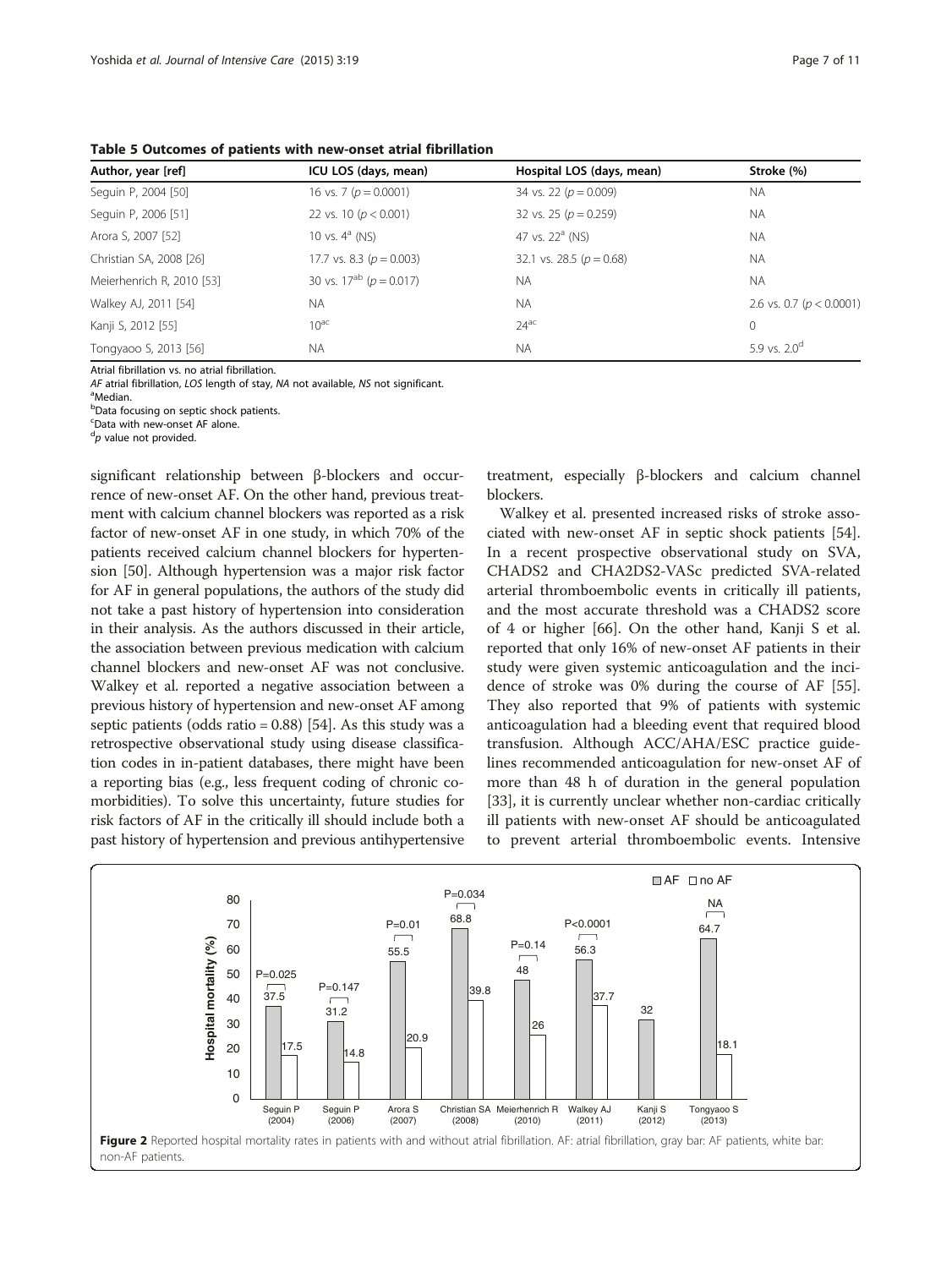## <span id="page-7-0"></span>Table 6 Efficacy of treatment for new-onset atrial fibrillation

| Author, year [ref]        | Study design                | Severity score    |                 | <b>Observation period</b> | Intervention                       | <b>Conversion rate</b>     |             | Hospital mortality (%) |
|---------------------------|-----------------------------|-------------------|-----------------|---------------------------|------------------------------------|----------------------------|-------------|------------------------|
| Balser JR, 1998 [58]      | Randomized controlled       | <b>APACHE III</b> | 59              | Within 2 h                | Esmolol                            | 59.1% [20/34]              | $p = 0.067$ | 31                     |
|                           |                             |                   | 65              |                           | Diltiazem                          | 27.3% [6/22]               |             | 38                     |
| Seguin P, 2006 [51]       | Prospective observational   | SAPS II           | 47              | $10 \pm 10$ h             | DC                                 | 100% [3/3]                 | <b>NA</b>   | 31.2                   |
|                           |                             |                   |                 |                           | Amiodarone                         | 100% [4/4]                 |             |                        |
|                           |                             |                   |                 |                           | Digoxin                            | 100% [1/1]                 |             |                        |
|                           |                             |                   |                 |                           | No intervention                    | 100% [4/4]                 |             |                        |
| Sleeswijk ME, 2008 [59]   | Prospective observational   | <b>APACHE II</b>  | 19              | Within 24 h               | $MqSO4$ -amiodarone step-up scheme | 93.1% [27/29]              | NA          | 37.9                   |
| Meierhenrich R, 2010 [53] | Prospective observational   | SAPS II           | 31 <sup>a</sup> | <b>NA</b>                 | DC (17/49)                         | 85.7% [42/49] <sup>c</sup> | <b>NA</b>   | 48 <sup>ad</sup>       |
|                           |                             |                   | 34 <sup>b</sup> |                           | Amiodarone (36/49)                 |                            |             | 23 <sup>bd</sup>       |
|                           |                             |                   |                 |                           | Digitalis (31/49)                  |                            |             |                        |
|                           |                             |                   |                 |                           | $\beta$ -Blockers (25/49)          |                            |             |                        |
| Kanji S, 2012 [55]        | Retrospective observational | APACHE II         | 22.6            | Within 24 h               | DC <sup>e</sup>                    | 26.9% [7/26]               | <b>NA</b>   | 32                     |
|                           |                             |                   |                 |                           | Amiodarone <sup>t</sup>            | 87.4% [90/103]             |             |                        |
|                           |                             |                   |                 |                           | Sotalol                            | 100% [2/2]                 |             |                        |
|                           |                             |                   |                 |                           | Rate control                       | 75% [21/28]                |             |                        |

AF atrial fibrillation, DC direct current cardioversion, LOS length of stay, MqSO<sub>4</sub> magnesium sulfate, NA not available.

New-onset AF, no septic shock.

<sup>b</sup>New-onset AF and septic shock.

<sup>c</sup>The efficacy of each intervention was unknown because of a combination of these interventions.

<sup>d</sup>Sixty-day mortality.<br><sup>e</sup>Eighteen of 26 had received amiodarone.

f Amiodarone alone.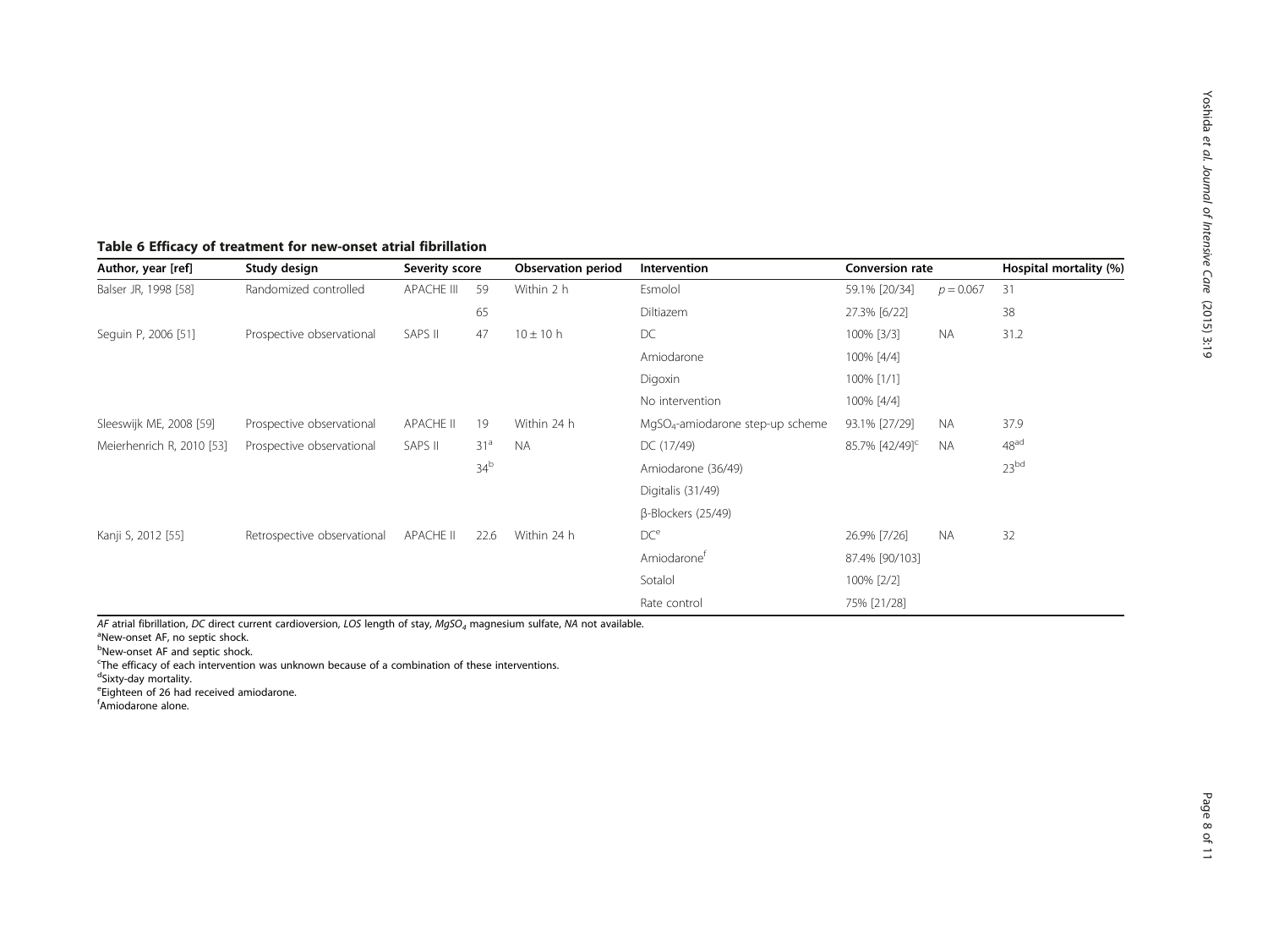<span id="page-8-0"></span>care physicians should carefully weigh the risks and benefits of anticoagulation when a critically ill patient develops new-onset AF.

As for AF prevention, we excluded two RCTs because of focusing on patients after lung resection, although they were conducted in the ICU [[60](#page-10-0),[61](#page-10-0)]. The first study compared preemptive amiodarone and  $MgSO<sub>4</sub>$  administration with a control, and the second study compared acebutolol and diltiazem with placebo. In the first study, both amiodarone and MgSO<sub>4</sub> administration decreased new-onset AF and shortened ICU length of stay and hospital length of stay [\[60\]](#page-10-0). In the second study, although patients on acebutolol had a numerically lower incidence of new-onset AF than those on diltiazem and placebo, the difference did not reach statistical significance ( $p = 0.067$ ) [[61](#page-10-0)]. In addition, among the seven prevention studies we excluded from our systematic review, there were two RCTs for prevention of new-onset AF, one after transthoracic esophagectomy [[67](#page-10-0)] and one after pulmonary resection [[64](#page-10-0)]. In both studies, patients who received amiodarone had significantly less postoperative AF. In another study for patients undergoing pneumonectomy, prophylactic  $MgSO<sub>4</sub>$  administration was also reported to reduce the incidence of SVA [\[68\]](#page-10-0). As for AF treatment, amiodarone and MgSO4-amiodarone step-up therapy achieved a conversion rate of more than 90% in mixed ICU patients who developed new-onset AF [\[59\]](#page-10-0). Although these findings suggest that amiodarone,  $MgSO_4$ , or their combination might be effective to prevent or treat new-onset AF in specific groups in the ICU, more studies are needed to evaluate the effect of these drugs in the general ICU population.

This review has several limitations. First, we included only 12 studies and their quality of evidence was generally low. Since AF has a worse prognosis compared with other SVAs and AF in the general population and needs specific attention on anticoagulation, we strictly limited to studies that had focused on new-onset AF and excluded studies on SVA [[43,44,](#page-9-0)[69\]](#page-10-0). For example, three of four studies included in a previous systematic review on treatment for new-onset AF in non-cardiac critically ill patients were excluded in our review because these three studies also included patients with SVA [[36](#page-9-0)]. We could not find any clinical trials on treatment for new-onset AF that were published after this systematic review. Second, there was a strong heterogeneity between included studies with respect to selected population and definitions of variables that had been measured, so that we could not derive conclusive statements especially on the effect of prevention and treatment of new-onset AF from this review.

#### Conclusions

In this systematic review, we found that new-onset AF occurred in 5%–15% of general non-cardiac critically ill patients. Patients with new-onset AF had poor outcomes compared with those without AF. Despite the high incidence of new-onset AF in the general ICU population, currently available information for AF, especially for management (prevention, treatment, and anticoagulation), is quite limited. Further research is urgently needed to improve our understanding of new-onset AF in critically ill patients.

#### Abbreviations

AF: Atrial fibrillation; SVA: Supraventricular arrhythmia; RCT: Randomized controlled trial; SAPS: Simplified Acute Physiology Score; APACHE: Acute Physiology and Chronic Health Evaluation; MgSO<sub>4</sub>: Magnesium sulfate.

#### Competing interests

The authors declare that they have no competing interests.

#### Authors' contributions

TY conducted the systematic review, undertook quality assessment of selected studies, and drafted the manuscript. TF conducted the systematic review and helped to draft the manuscript. SU conceived the study, participated in its design and coordination, and revised critically the manuscript. MT made substantial contributions to conception and design and revised critically the manuscript. All authors read and approved the final manuscript.

#### Received: 22 January 2015 Accepted: 31 March 2015 Published online: 23 April 2015

#### References

- 1. Artucio H, Pereira M. Cardiac arrhythmias in critically ill patients: epidemiologic study. Crit Care Med. 1990;18:1383–8.
- 2. Trappe HJ, Brandts B, Weismueller P. Arrhythmias in the intensive care patient. Curr Opin Crit Care. 2003;9:345–55.
- 3. Seguin P, Launey Y. Atrial fibrillation is not just an artefact in the ICU. Crit Care. 2010;14:182.
- 4. Reinhelt P, Karth GD, Geppert A, Heinz G. Incidence and type of cardiac arrhythmias in critically ill patients: a single center experience in a medical-cardiological ICU. Intensive Care Med. 2001;27:1466–73.
- 5. Yoshioka I, Sakurai M, Namai A, Kawamura T. Postoperative treatment of carvedilol following low dose landiolol has preventive effect for atrial fibrillation after coronary artery bypass grafting. Thorac Cardiovasc Surg. 2009;57:464–7.
- 6. Daoud EG, Strickberger SA, Man KC, Goyal R, Deeb GM, Bolling SF, et al. Preoperative amiodarone as prophylaxis against atrial fibrillation after heart surgery. N Engl J Med. 1997;337:1785–91.
- 7. Guarnieri T, Nolan S, Gottlieb SO, Dudek A, Lowry DR. Intravenous amiodarone for the prevention of atrial fibrillation after open heart surgery: the Amiodarone Reduction in Coronary Heart (ARCH) trial. J Am Coll Cardiol. 1999;34:343–7.
- 8. Mitchell LB, Exner DV, Wyse DG, Connolly CJ, Prystai GD, Bayes AJ, et al. Prophylactic Oral Amiodarone for the Prevention of Arrhythmias that Begin Early After Revascularization, Valve Replacement, or Repair: PAPABEAR: a randomized controlled trial. JAMA. 2005;294:3093–100.
- 9. VanderLugt JT, Mattioni T, Denker S, Torchiana D, Ahern T, Wakefield LK, et al. Efficacy and safety of ibutilide fumarate for the conversion of atrial arrhythmias after cardiac surgery. Circulation. 1999;100:369–75.
- 10. Mathew JP, Fontes ML, Tudor IC, Ramsay J, Duke P, Mazer CD, et al. A multicenter risk index for atrial fibrillation after cardiac surgery. JAMA. 2004;291:1720–9.
- 11. Al-Khatib SM, Hafley G, Harrington RA, Mack MJ, Ferguson TB, Peterson ED, et al. Patterns of management of atrial fibrillation complicating coronary artery bypass grafting: results from the PRoject of Ex-vivo Vein graft ENgineering via Transfection IV (PREVENT-IV) Trial. Am Heart J. 2009;158:792–8.
- 12. Imazio M, Brucato A, Ferrazzi P, Rovere ME, Gandino A, Cemin R, et al. Colchicine reduces postoperative atrial fibrillation: results of the Colchicine for the Prevention of the Postpericardiotomy Syndrome (COPPS) atrial fibrillation substudy. Circulation. 2011;124:2290–5.
- 13. Imazio M, Brucato A, Ferrazzi P, Pullara A, Adler Y, Barosi A, et al. Colchicine for prevention of postpericardiotomy syndrome and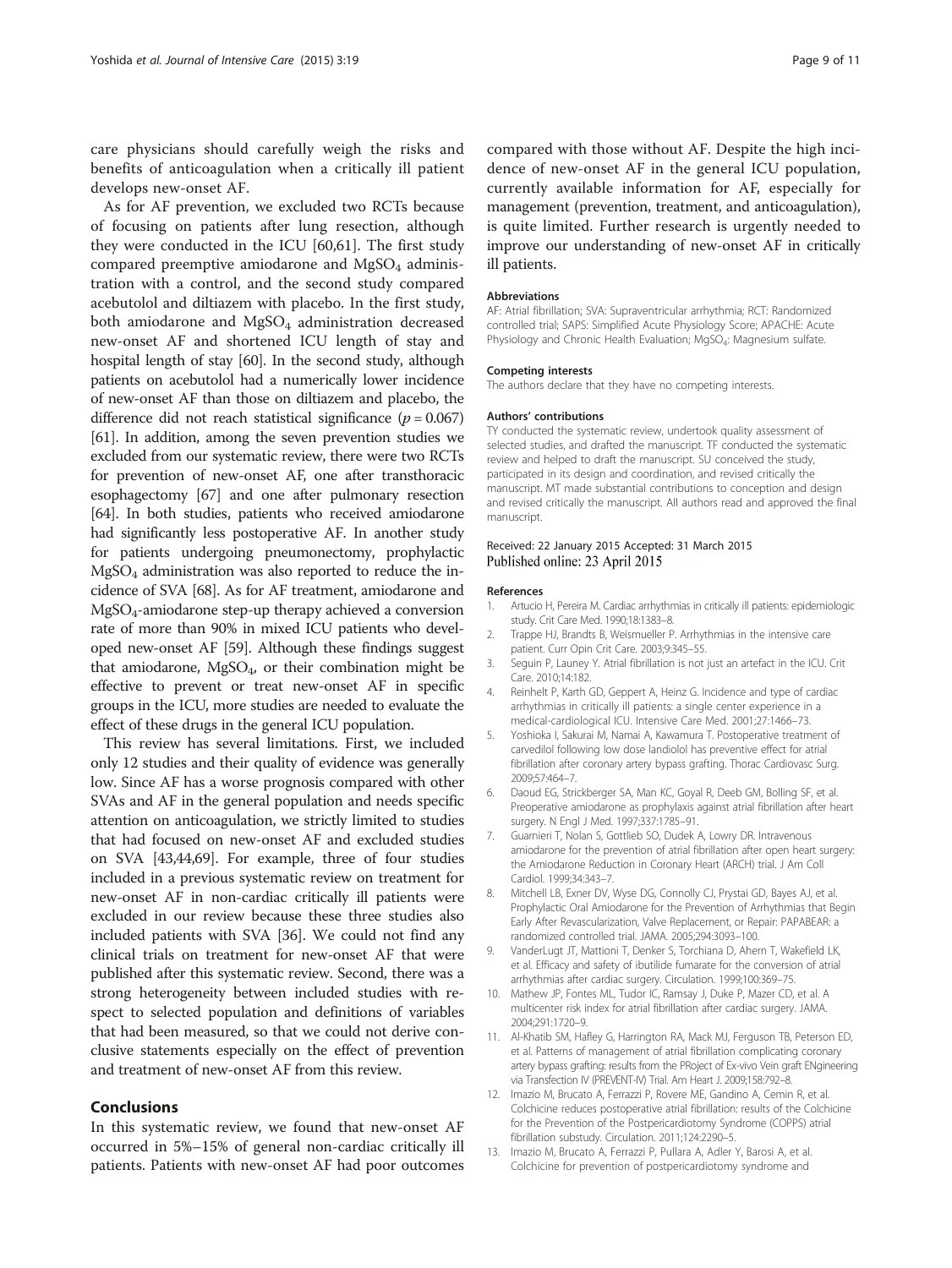<span id="page-9-0"></span>postoperative atrial fibrillation: the COPPS-2 randomized clinical trial. JAMA. 2014;312:1016–23.

- 14. Bruins P, Te Velthuis H, Yazdanbakhsh AP, Jansen PG, Van Hardevelt FW, De Beaumont EM, et al. Activation of the complement system during and after cardiopulmonary bypass surgery: postsurgery activation involves C-reactive protein and is associated with postoperative arrhythmia. Circulation. 1997;96:3542–8.
- 15. Halonen J, Halonen P, Jarvinen O, Taskinen P, Auvinen T, Tarkka M, et al. Corticosteroids for the prevention of atrial fibrillation after cardiac surgery: a randomized controlled trial. JAMA. 2007;297:1562–7.
- 16. Goldman L. Supraventricular tachyarrhythmias in hospitalized adults after surgery: clinical correlates in patients over 40 years of age after major noncardiac surgery. Chest. 1978;73:450–4.
- 17. Brathwaite D, Weissman C. The new onset of atrial arrhythmias following major noncardiothoracic surgery is associated with increased mortality. Chest. 1998;114:462–8.
- 18. Krowka MJ, Pairolero PC, Trastek VF, Payne WS, Bernatz PE. Cardiac dysrhythmia following pneumonectomy. Clinical correlates and prognostic significance. Chest. 1987;91:490–5.
- 19. Curtis JJ, Parker BM, McKenney CA, Wagner-Mann CC, Walls JT, Demmy TL, et al. Incidence and predictors of supraventricular dysrhythmias after pulmonary resection. Ann Thorac Surg. 1998;66:1766–71.
- 20. Dyszkiewicz W, Skrzypczak M. Atrial fibrillation after surgery of the lung: clinical analysis of risk factors. Eur J Cardiothorac Surg. 1998;13:625–8.
- 21. Foroulis CN, Kotoulas C, Lachanas H, Lazopoulos G, Konstantinou M, Lioulias AG. Factors associated with cardiac rhythm disturbances in the early post-pneumonectomy period: a study on 259 pneumonectomies. Eur J Cardiothorac Surg. 2003;23:384–9.
- 22. Von Koring J, Lepantalo M, Lindgren L, Lindfors O. Cardiac arrhythmias and myocardial ischemia after thoracotomy for lung cancer. Ann Thorac Surg. 1992;53:642–7.
- 23. Murthy SC, Law S, Whooley BP, Alexandrou A, Chu KM, Wong J. Atrial fibrillation after esophagectomy is a marker for postoperative morbidity and mortality. J Thorac Cardiovasc Surg. 2003;126:1162–7.
- 24. Rivero-Ayerza M, Scholte Op Reimer W, Lenzen M, Theuns DAMJ, Jordaens L, Komajda M, et al. New-onset atrial fibrillation is an independent predictor of in-hospital mortality in hospitalized heart failure patients: results of the EuroHeart Failure Survey. Eur Heart J. 2008;29:1618–24.
- 25. Clemo HF, Wood MA, Gilligan DM, Ellenbogen KA. Intravenous amiodarone for acute heart rate control in the critically ill patient with atrial tachyarrhythmias. Am J Cardiol. 1998;81:594–8.
- 26. Christian S-A, Schorr C, Ferchau L, Jarbrink ME, Parrillo JE, Gerber DR. Clinical characteristics and outcomes of septic patients with new-onset atrial fibrillation. J Crit Care. 2008;23:532–6.
- 27. Walkey AJ, Greiner MA, Heckbert SR, Jensen PN, Piccini JP, Sinner MF, et al. Atrial fibrillation among Medicare beneficiaries hospitalized with sepsis: incidence and risk factors. Am Heart J. 2013;165:949–55.
- 28. Andrews TC, Reimold SC, Berlin JA, Antman EM. Prevention of supraventricular arrhythmias after coronary artery bypass surgery. A meta-analysis of randomized control trials. Circulation. 1991;84(5):236–44.
- 29. Davis EM, Packard KA, Hilleman DE. Pharmacologic prophylaxis of postoperative atrial fibrillation in patients undergoing cardiac surgery: beyond beta-blockers. Pharmacotherapy. 2010;30:749. 274e-318e.
- 30. Koniari I, Apostolakis E, Rogkakou C, Baikoussis NG, Dougenis D. Pharmacologic prophylaxis for atrial fibrillation following cardiac surgery: a systematic review. J Cardiothorac Surg. 2010;30:121.
- 31. Crystal E, Garfinkle MS, Connolly SS, Ginger TT, Sleik K, Yusuf SS. Interventions for preventing post-operative atrial fibrillation in patients undergoing heart surgery. Cochrane Database Syst Rev. 2004;18:CD003611.
- 32. Echahidi N, Pibarot P, O'Hara G, Mathieu P. Mechanisms, prevention, and treatment of atrial fibrillation after cardiac surgery. J Am Coll Cardiol. 2008;51:793–801.
- 33. January CT, Wann LS, Alpert JS, Calkins H, Cigarroa JE, Cleveland Jr JC, et al. 2014 AHA/ACC/HRS Guideline for the Management of Patients With Atrial Fibrillation: a report of the American College of Cardiology/American Heart Association Task Force on Practice Guidelines and the Heart Rhythm Society. J Am Coll Cardiol. 2014;64:e1–76.
- 34. Martinez EA, Bass EB, Zimetbaum P. Pharmacologic control of rhythm: American College of Chest Physicians guidelines for the prevention and management of postoperative atrial fibrillation after cardiac surgery. Chest. 2005;128:48S–55.
- 35. Hunt SA, Abraham WT, Chin MH, Feldman AM, Francis GS, Ganiats TG, et al. 2009 focused update incorporated into the ACC/AHA 2005 Guidelines for the Diagnosis and Management of Heart Failure in Adults: a report of the American College of Cardiology Foundation/American Heart Association Task Force on Practice Guidelines: developed in collaboration with the International Society for Heart and Lung Transplantation. Circulation. 2009;119:e391–479.
- 36. Kanji S, Stewart R, Fergusson DA, McIntyre L, Turgeon AF, Hébert PC. Treatment of new-onset atrial fibrillation in noncardiac intensive care unit patients: a systematic review of randomized controlled trials. Crit Care Med. 2008;36:1620–4.
- 37. Kuipers S, Klein Klouwenberg P, Cremer OL. Incidence, risk factors and outcomes of new-onset atrial fibrillation in patients with sepsis: a systematic review. Crit Care. 2014;18:688.
- 38. Bogun F, Anh D, Kalahasty G, Wissner E, Bou Serhal C, Bazzi R, et al. Misdiagnosis of atrial fibrillation and its clinical consequences. Am J Med. 2004;117:636–42.
- 39. Buttà C, Tuttolomondo A, Di Raimondo D, Milio G, Miceli S, Attanzio MT, et al. Supraventricular tachycardias: proposal of a diagnostic algorithm for the narrow complex tachycardias. J Cardiol. 2013;61:247–55.
- 40. Saoudi N, Cosío F, Waldo A, Chen SA, Iesaka Y, Lesh M, et al. A classification of atrial flutter and regular atrial tachycardia according to electrophysiological mechanisms and anatomical bases; a statement from a Joint Expert Group from The Working Group of Arrhythmias of the European Society of Cardiology and the North American Society of Pacing and Electrophysiology. Eur Heart J. 2001;22:1162–82.
- 41. Mayr A, Ritsch N, Knotzer H, Dünser M, Schobersberger W, Ulmer H, et al. Effectiveness of direct-current cardioversion for treatment of supraventricular tachyarrhythmias, in particular atrial fibrillation, in surgical intensive care patients. Crit Care Med. 2003;31:401–5.
- 42. Weigner MJ, Caulfield TA, Danias PG, Silverman DI, Manning WJ. Risk for clinical thromboembolism associated with conversion to sinus rhythm in patients with atrial fibrillation lasting less than 48 hours. Ann Intern Med. 1997;126:615–20.
- 43. Clark DM, Plumb VJ, Epstein AE, Kay GN. Hemodynamic effects of an irregular sequence of ventricular cycle lengths during atrial fibrillation. J Am Coll Cardiol. 1997;30:1039–45.
- 44. Gage BF, Waterman AD, Shannon W, Boechler M, Rich MW, Radford MJ. Validation of clinical classification schemes for predicting stroke: results from the National Registry of Atrial Fibrillation. JAMA. 2001;285:2864–70.
- 45. Olesen JB, Lip GY, Hansen ML, Hansen PR, Tolstrup JS, Lindhardsen J, et al. Validation of risk stratification schemes for predicting stroke and thromboembolism in patients with atrial fibrillation: nationwide cohort study. BMJ. 2011;342:d124.
- 46. Mehta D, Baruch L. Thromboembolism following cardioversion of "common" atrial flutter. Risk factors and limitations of transesophageal echocardiography. Chest. 1996;110:1001–3.
- 47. Irani WN, Grayburn PA, Afridi I. Prevalence of thrombus, spontaneous echo contrast, and atrial stunning in patients undergoing cardioversion of atrial flutter. A prospective study using transesophageal echocardiography. Circulation. 1997;95:962–6.
- 48. Balshem H, Helfand M, Schunemann HJ, Oxman AD, Kunz R, Brozek J, et al. GRADE guidelines: 3. Rating the quality of evidence. J Clin Epidemiol. 2011;64:401–6.
- 49. Bender JS. Supraventricular tachyarrhythmias in the surgical intensive care unit: an under-recognized event. Am Surg. 1996;62:73–5.
- 50. Seguin P, Signouret T, Laviolle B, Branger B, Mallédant Y. Incidence and risk factors of atrial fibrillation in a surgical intensive care unit. Crit Care Med. 2004;32:722–6.
- 51. Seguin P, Laviolle B, Maurice A, Leclercq C, Mallédant Y. Atrial fibrillation in trauma patients requiring intensive care. Intensive Care Med. 2006;32:398–404.
- 52. Arora S, Lang I, Nayyar V, Stachowski E, Ross DL. Atrial fibrillation in a tertiary care multidisciplinary intensive care unit—incidence and risk factors. Anaesth Intensive Care. 2007;35:707–13.
- 53. Meierhenrich R, Steinhilber E, Eggermann C, Weiss M, Voglic S, Bögelein D, et al. Incidence and prognostic impact of new-onset atrial fibrillation in patients with septic shock: a prospective observational study. Crit Care. 2010;14:R108.
- 54. Walkey AJ, Wiener RS, Ghobrial JM, Curtis LH, Benjamin EJ. Incident stroke and mortality associated with new-onset atrial fibrillation in patients hospitalized with severe sepsis. JAMA. 2011;306:2248–54.